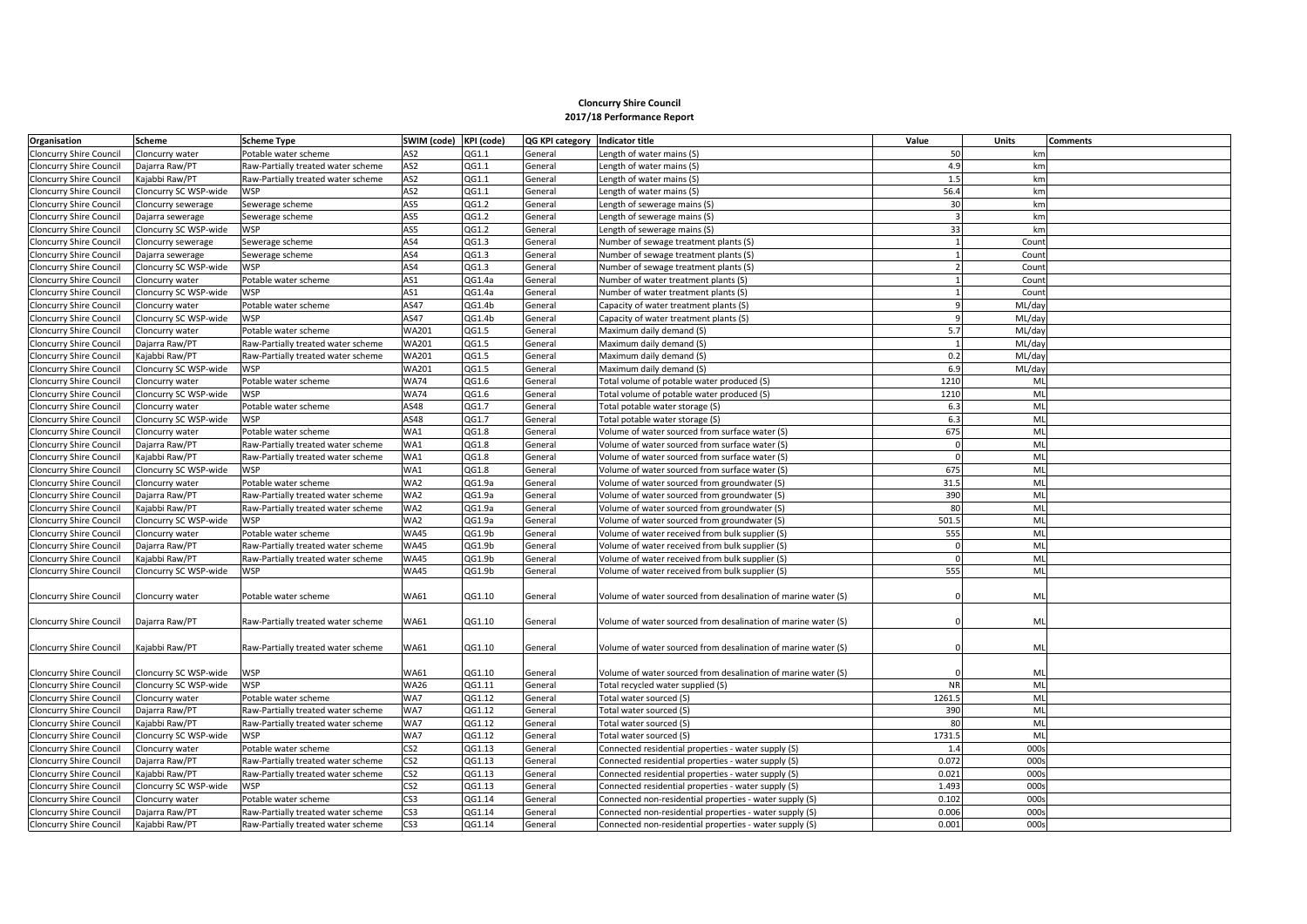| <b>Cloncurry Shire Council</b> | Cloncurry SC WSP-wide                                                                                                                                                                    | WSP                                | CS3             | QG1.14  | General               | Connected non-residential properties - water supply (S)                             | 0.109     | 000:      |  |
|--------------------------------|------------------------------------------------------------------------------------------------------------------------------------------------------------------------------------------|------------------------------------|-----------------|---------|-----------------------|-------------------------------------------------------------------------------------|-----------|-----------|--|
| <b>Cloncurry Shire Council</b> | Cloncurry sewerage                                                                                                                                                                       | Sewerage scheme                    | CS <sub>6</sub> | QG1.15  | General               | Connected residential properties - sewerage (S)                                     | 1.4       | 000       |  |
| <b>Cloncurry Shire Council</b> | Dajarra sewerage                                                                                                                                                                         | Sewerage scheme                    | CS6             | QG1.15  | General               | Connected residential properties - sewerage (S)                                     | 0.072     | 000       |  |
| <b>Cloncurry Shire Council</b> | Cloncurry SC WSP-wide                                                                                                                                                                    | <b>WSP</b>                         | CS6             | QG1.15  | General               | Connected residential properties - sewerage (S)                                     | 1.472     | 000       |  |
| Cloncurry Shire Council        | Cloncurry sewerage                                                                                                                                                                       | Sewerage scheme                    | CS7             | QG1.16  | General               | Connected non-residential properties - sewerage (S)                                 | 0.019     | 000       |  |
| Cloncurry Shire Council        | Dajarra sewerage                                                                                                                                                                         | Sewerage scheme                    | CS7             | QG1.16  | General               | Connected non-residential properties - sewerage (S)                                 | 0.006     | 000       |  |
| Cloncurry Shire Council        | Cloncurry SC WSP-wide                                                                                                                                                                    | <b>WSP</b>                         | CS7             | QG1.16  | General               | Connected non-residential properties - sewerage (S)                                 | 0.025     | 000s      |  |
| Cloncurry Shire Council        | Cloncurry water                                                                                                                                                                          | Potable water scheme               | WA202           | QG1.17a | General               | Volume of potable water supplied - residential (S)                                  | 1100      | ML        |  |
| <b>Cloncurry Shire Council</b> | Cloncurry SC WSP-wide                                                                                                                                                                    | <b>WSP</b>                         | WA202           | QG1.17a | General               | Volume of potable water supplied - residential (S)                                  | 1100      | ML        |  |
| <b>Cloncurry Shire Council</b> | Dajarra Raw/PT                                                                                                                                                                           | Raw-Partially treated water scheme | <b>WA204</b>    | QG1.17b | General               | Volume of non-potable water supplied - residential (S)                              | 370       | ML        |  |
| <b>Cloncurry Shire Council</b> | Kajabbi Raw/PT                                                                                                                                                                           | Raw-Partially treated water scheme | WA204           | QG1.17b | General               | Volume of non-potable water supplied - residential (S)                              |           | ML        |  |
| Cloncurry Shire Council        | Cloncurry SC WSP-wide                                                                                                                                                                    | <b>WSP</b>                         | WA204           | QG1.17b | General               | Volume of non-potable water supplied - residential (S)                              | 370       | ML        |  |
|                                |                                                                                                                                                                                          |                                    |                 |         |                       | Volume of potable water supplied - commercial, municipal and                        |           |           |  |
| Cloncurry Shire Council        | Cloncurry water                                                                                                                                                                          | Potable water scheme               | WA203           | QG1.18a | General               | industrial (S)                                                                      | 110       | ML        |  |
|                                |                                                                                                                                                                                          |                                    |                 |         |                       | Volume of potable water supplied - commercial, municipal and                        |           |           |  |
| <b>Cloncurry Shire Council</b> | Cloncurry SC WSP-wide                                                                                                                                                                    | <b>WSP</b>                         | WA203           | QG1.18a | General               | industrial (S)                                                                      | 110       | ML        |  |
|                                |                                                                                                                                                                                          |                                    |                 |         |                       | Volume of non-potable water supplied - commercial, municipal and                    |           |           |  |
| <b>Cloncurry Shire Council</b> | Dajarra Raw/PT                                                                                                                                                                           | Raw-Partially treated water scheme | <b>WA205</b>    | QG1.18b | General               | industrial (S)                                                                      | 20        | ML        |  |
|                                |                                                                                                                                                                                          |                                    |                 |         |                       | Volume of non-potable water supplied - commercial, municipal and                    |           |           |  |
|                                |                                                                                                                                                                                          |                                    |                 |         |                       |                                                                                     |           |           |  |
| Cloncurry Shire Council        | Kajabbi Raw/PT                                                                                                                                                                           | Raw-Partially treated water scheme | WA205           | QG1.18b | General               | industrial (S)                                                                      |           | ML        |  |
|                                |                                                                                                                                                                                          |                                    |                 |         |                       | Volume of non-potable water supplied - commercial, municipal and                    |           |           |  |
| <b>Cloncurry Shire Council</b> | Cloncurry SC WSP-wide                                                                                                                                                                    | <b>WSP</b>                         | <b>WA205</b>    | QG1.18b | General               | industrial (S)                                                                      | 20        | ML        |  |
| Cloncurry Shire Council        | Cloncurry water                                                                                                                                                                          | Potable water scheme               | WA36            | QG1.19  | General               | Volume of potable non-revenue water (S)                                             |           | ML        |  |
| <b>Cloncurry Shire Council</b> | Cloncurry SC WSP-wide                                                                                                                                                                    | <b>WSP</b>                         | WA36            | QG1.19  | General               | Volume of potable non-revenue water (S)                                             | <b>NR</b> | ML        |  |
|                                |                                                                                                                                                                                          |                                    |                 |         |                       | Total Full-Time Equivalent water and sewerage services employees                    |           |           |  |
| Cloncurry Shire Council        | Cloncurry SC WSP-wide                                                                                                                                                                    | WSP                                | WF1             | QG1.20  | General               | (W)                                                                                 | 4.5       | FTE:      |  |
|                                |                                                                                                                                                                                          |                                    |                 |         |                       |                                                                                     |           |           |  |
| <b>Cloncurry Shire Council</b> | Cloncurry water                                                                                                                                                                          | Potable water scheme               | WS1             | QG2.1   | <b>Water Security</b> | Months of supply remaining at end of reporting period (30 June) (S)                 | 18        | months    |  |
|                                |                                                                                                                                                                                          |                                    |                 |         |                       |                                                                                     |           |           |  |
| Cloncurry Shire Council        | Dajarra Raw/PT                                                                                                                                                                           | Raw-Partially treated water scheme | WS1             | QG2.1   | <b>Water Security</b> | Months of supply remaining at end of reporting period (30 June) (S)                 | 18        | months    |  |
|                                |                                                                                                                                                                                          |                                    |                 |         |                       |                                                                                     |           |           |  |
| <b>Cloncurry Shire Council</b> | Kajabbi Raw/PT                                                                                                                                                                           | Raw-Partially treated water scheme | WS1             | QG2.1   | <b>Water Security</b> | Months of supply remaining at end of reporting period (30 June) (S)                 | 18        | months    |  |
|                                |                                                                                                                                                                                          |                                    |                 |         |                       |                                                                                     |           |           |  |
| Cloncurry Shire Council        | Cloncurry SC WSP-wide                                                                                                                                                                    | <b>WSP</b>                         | WS1             | QG2.1   | <b>Water Security</b> | Months of supply remaining at end of reporting period (30 June) (S)                 | 18        | months    |  |
|                                |                                                                                                                                                                                          |                                    |                 |         |                       | Anticipated capacity to meet demand for next reporting year (at QG                  |           |           |  |
| Cloncurry Shire Council        | Cloncurry water                                                                                                                                                                          | Potable water scheme               | WS2             | QG2.2   | <b>Water Security</b> | 2.4) (S)                                                                            | ok        | ok/not ok |  |
|                                |                                                                                                                                                                                          |                                    |                 |         |                       | Anticipated capacity to meet demand for next reporting year (at QG                  |           |           |  |
| Cloncurry Shire Council        | Dajarra Raw/PT                                                                                                                                                                           | Raw-Partially treated water scheme | WS2             | QG2.2   | <b>Water Security</b> | 2.4) (S)                                                                            | ok        | ok/not ok |  |
|                                |                                                                                                                                                                                          |                                    |                 |         |                       | Anticipated capacity to meet demand for next reporting year (at QG                  |           |           |  |
| <b>Cloncurry Shire Council</b> | <ajabbi pt<="" raw="" td=""><td>Raw-Partially treated water scheme</td><td>WS2</td><td>QG2.2</td><td>Water Security</td><td>2.4) (S)</td><td>ok</td><td>ok/not ok</td><td></td></ajabbi> | Raw-Partially treated water scheme | WS2             | QG2.2   | Water Security        | 2.4) (S)                                                                            | ok        | ok/not ok |  |
|                                |                                                                                                                                                                                          |                                    |                 |         |                       | Anticipated capacity to meet demand for next reporting year (at QG                  |           |           |  |
| Cloncurry Shire Council        | Cloncurry SC WSP-wide                                                                                                                                                                    | <b>WSP</b>                         | WS2             | QG2.2   | <b>Water Security</b> | $2.4)$ (S)                                                                          | ok        | ok/not ok |  |
| <b>Cloncurry Shire Council</b> | Cloncurry water                                                                                                                                                                          | Potable water scheme               | WS3             | QG2.3   | <b>Water Security</b> | Available contingency supplies (S)                                                  | yes       | yes/no    |  |
| Cloncurry Shire Council        | Dajarra Raw/PT                                                                                                                                                                           | Raw-Partially treated water scheme | WS3             | QG2.3   | <b>Water Security</b> | Available contingency supplies (S)                                                  | yes       | yes/no    |  |
| Cloncurry Shire Council        | Kajabbi Raw/PT                                                                                                                                                                           | Raw-Partially treated water scheme | WS3             | QG2.3   | <b>Water Security</b> | Available contingency supplies (S)                                                  | yes       | yes/no    |  |
| Cloncurry Shire Council        | Cloncurry SC WSP-wide                                                                                                                                                                    | <b>WSP</b>                         | WS3             | QG2.3   | <b>Water Security</b> | Available contingency supplies (S)                                                  | yes       | yes/no    |  |
| <b>Cloncurry Shire Council</b> | Cloncurry water                                                                                                                                                                          | Potable water scheme               | WS4             | QG2.4   | <b>Water Security</b> | [6] Total anticipated water demand for next reporting year                          | 1600      | ML        |  |
| <b>Cloncurry Shire Council</b> | Dajarra Raw/PT                                                                                                                                                                           | Raw-Partially treated water scheme | WS4             | QG2.4   | <b>Water Security</b> | [6] Total anticipated water demand for next reporting year                          | 400       | ML        |  |
| <b>Cloncurry Shire Council</b> | Kajabbi Raw/PT                                                                                                                                                                           | Raw-Partially treated water scheme | WS4             | QG2.4   | <b>Water Security</b> | Total anticipated water demand for next reporting year (S)                          | 30        | ML        |  |
| Cloncurry Shire Council        | Cloncurry SC WSP-wide                                                                                                                                                                    | <b>WSP</b>                         | WS4             | QG2.4   | <b>Water Security</b> | Total anticipated water demand for next reporting year (S)                          | 2030      | ML        |  |
| <b>Cloncurry Shire Council</b> | Cloncurry water                                                                                                                                                                          | Potable water scheme               | WS5             | QG2.5   | <b>Water Security</b> | [S] Total anticipated annual water demand in five years' time                       | 1600      | ML        |  |
| Cloncurry Shire Council        | Dajarra Raw/PT                                                                                                                                                                           | Raw-Partially treated water scheme | WS5             | QG2.5   | <b>Water Security</b> | [S] Total anticipated annual water demand in five years' time                       | 400       | ML        |  |
| <b>Cloncurry Shire Council</b> | Kajabbi Raw/PT                                                                                                                                                                           | Raw-Partially treated water scheme | WS5             | QG2.5   | Water Security        | Total anticipated annual water demand in five years' time (S)                       | 30        | ML        |  |
| <b>Cloncurry Shire Council</b> | Cloncurry SC WSP-wide                                                                                                                                                                    | WSP                                | WS5             | QG2.5   | <b>Water Security</b> | [5] Total anticipated annual water demand in five years' time                       | 2030      | ML        |  |
|                                |                                                                                                                                                                                          |                                    |                 |         |                       |                                                                                     |           |           |  |
| <b>Cloncurry Shire Council</b> | Cloncurry water                                                                                                                                                                          | Potable water scheme               | WS6             | QG2.6   | <b>Water Security</b> | Anticipated capacity to meet demand in 5 years' time (at QG 2.5) (S)                | ok        | ok/not ok |  |
|                                |                                                                                                                                                                                          |                                    |                 |         |                       |                                                                                     |           |           |  |
| <b>Cloncurry Shire Council</b> | Dajarra Raw/PT                                                                                                                                                                           | Raw-Partially treated water scheme | WS6             | QG2.6   |                       | Water Security Anticipated capacity to meet demand in 5 years' time (at QG 2.5) (S) | ok        | ok/not ok |  |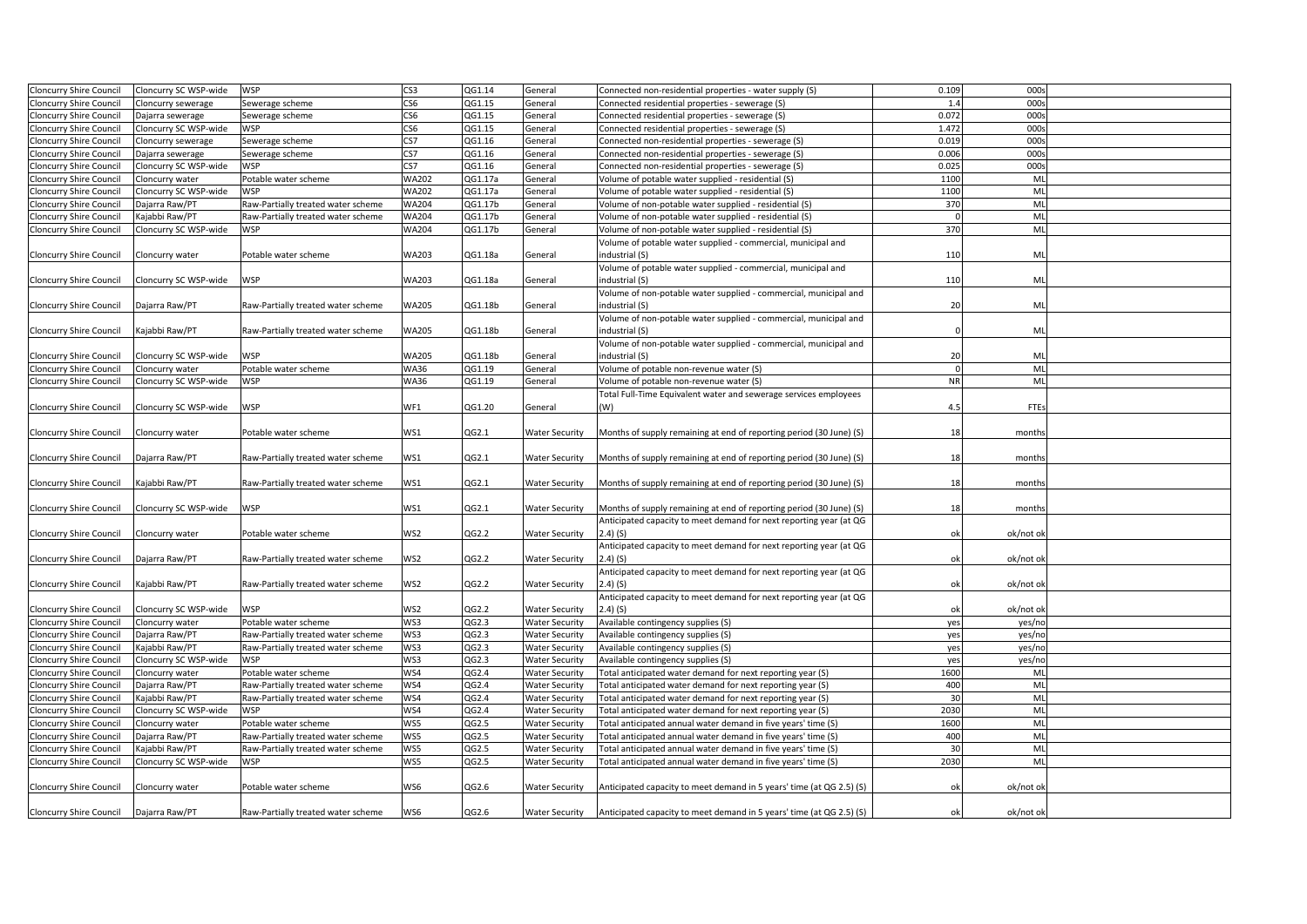| <b>Cloncurry Shire Council</b> | Kajabbi Raw/PT                                                                                                                                                                                                     | aw-Partially treated water scheme  | WS6             | QG2.6        | Water Security        | Anticipated capacity to meet demand in 5 years' time (at QG 2.5) (S) | ok                    | ok/not ok     |  |
|--------------------------------|--------------------------------------------------------------------------------------------------------------------------------------------------------------------------------------------------------------------|------------------------------------|-----------------|--------------|-----------------------|----------------------------------------------------------------------|-----------------------|---------------|--|
|                                |                                                                                                                                                                                                                    |                                    |                 |              |                       |                                                                      |                       |               |  |
| <b>Cloncurry Shire Council</b> | Cloncurry SC WSP-wide                                                                                                                                                                                              | WSP                                | WS6             | QG2.6        | Water Security        | Anticipated capacity to meet demand in 5 years' time (at QG 2.5) (S) | ok                    | ok/not ok     |  |
| <b>Cloncurry Shire Council</b> | Cloncurry water                                                                                                                                                                                                    | Potable water scheme               | WS7             | QG2.7        | <b>Water Security</b> | Planned supply system response (S)                                   | yes                   | yes/nc        |  |
| <b>Cloncurry Shire Council</b> | Dajarra Raw/PT                                                                                                                                                                                                     | Raw-Partially treated water scheme | WS7             | QG2.7        | <b>Water Security</b> | Planned supply system response (S)                                   | yes                   | yes/no        |  |
| <b>Cloncurry Shire Council</b> | Kajabbi Raw/PT                                                                                                                                                                                                     | Raw-Partially treated water scheme | WS7             | QG2.7        | Water Security        | Planned supply system response (S)                                   | yes                   | yes/nc        |  |
| <b>Cloncurry Shire Council</b> | Cloncurry SC WSP-wide                                                                                                                                                                                              | WSP                                | WS7             | QG2.7        | <b>Water Security</b> | Planned supply system response (S)                                   | yes                   | yes/no        |  |
| <b>Cloncurry Shire Council</b> | Cloncurry water                                                                                                                                                                                                    | otable water scheme                | <b>WS10</b>     | QG2.8        | <b>Water Security</b> | Water restrictions (duration) (S)                                    | 60                    | day:          |  |
| <b>Cloncurry Shire Council</b> | Dajarra Raw/PT                                                                                                                                                                                                     | Raw-Partially treated water scheme | <b>WS10</b>     | QG2.8        | <b>Water Security</b> | Water restrictions (duration) (S)                                    |                       | days          |  |
| <b>Cloncurry Shire Council</b> | <ajabbi pt<="" raw="" td=""><td>Raw-Partially treated water scheme</td><td><b>WS10</b></td><td>QG2.8</td><td>Water Security</td><td>Water restrictions (duration) (S)</td><td></td><td>days</td><td></td></ajabbi> | Raw-Partially treated water scheme | <b>WS10</b>     | QG2.8        | Water Security        | Water restrictions (duration) (S)                                    |                       | days          |  |
| <b>Cloncurry Shire Council</b> | Cloncurry SC WSP-wide                                                                                                                                                                                              | <b>WSP</b>                         | <b>WS10</b>     | QG2.8        | <b>Water Security</b> | Water restrictions (duration) (S)                                    | 60                    | days          |  |
| <b>Cloncurry Shire Council</b> | Cloncurry water                                                                                                                                                                                                    | otable water scheme                | WS9             | QG2.9        | <b>Water Security</b> | Water restrictions (severity) (S)                                    | 23                    |               |  |
| <b>Cloncurry Shire Council</b> | Dajarra Raw/PT                                                                                                                                                                                                     | Raw-Partially treated water scheme | WS9             | QG2.9        | Water Security        | Water restrictions (severity) (S)                                    |                       |               |  |
|                                |                                                                                                                                                                                                                    |                                    | WS9             | QG2.9        |                       |                                                                      |                       |               |  |
| <b>Cloncurry Shire Council</b> | <ajabbi pt<="" raw="" td=""><td>Raw-Partially treated water scheme</td><td></td><td></td><td><b>Water Security</b></td><td>Water restrictions (severity) (S)</td><td></td><td></td><td></td></ajabbi>              | Raw-Partially treated water scheme |                 |              | <b>Water Security</b> | Water restrictions (severity) (S)                                    |                       |               |  |
| <b>Cloncurry Shire Council</b> | Cloncurry SC WSP-wide                                                                                                                                                                                              | <b>WSP</b>                         | WS9             | QG2.9        | <b>Water Security</b> | Water restrictions (severity) (S)                                    | 23                    |               |  |
| <b>Cloncurry Shire Council</b> | Cloncurry SC WSP-wide                                                                                                                                                                                              | WSP                                | <b>FN14</b>     | QG3.1        | Finance               | Total water supply capital expenditure (W)                           |                       | \$,000        |  |
| <b>Cloncurry Shire Council</b> | Cloncurry SC WSP-wide                                                                                                                                                                                              | WSP                                | <b>FN15</b>     | QG3.2        | inance                | Total sewerage capital expenditure (W)                               | 520                   | \$,000        |  |
| <b>Cloncurry Shire Council</b> | Cloncurry SC WSP-wide                                                                                                                                                                                              | <b>WSP</b>                         | <b>FN26</b>     | QG3.3        | Finance               | Capital works grants - water (W)                                     |                       | \$,000        |  |
| <b>Cloncurry Shire Council</b> | Cloncurry SC WSP-wide                                                                                                                                                                                              | <b>WSP</b>                         | <b>FN27</b>     | QG3.4        | inance                | Capital works grants - sewerage (W)                                  |                       | \$,000        |  |
|                                |                                                                                                                                                                                                                    |                                    |                 |              |                       | Nominal written-down replacement cost of fixed water supply assets   |                       |               |  |
| <b>Cloncurry Shire Council</b> | Cloncurry SC WSP-wide                                                                                                                                                                                              | WSP                                | FN9             | QG3.5        | Finance               | (W)                                                                  | 39327.                | \$,000        |  |
|                                |                                                                                                                                                                                                                    |                                    |                 |              |                       | Nominal written-down replacement costs of fixed sewerage assets      |                       |               |  |
| <b>Cloncurry Shire Council</b> | Cloncurry SC WSP-wide                                                                                                                                                                                              | <b>WSP</b>                         | <b>FN10</b>     | QG3.6        | Finance               | (W)                                                                  | 11653.                | \$,000        |  |
| <b>Cloncurry Shire Council</b> | Cloncurry SC WSP-wide                                                                                                                                                                                              | <b>WSP</b>                         | <b>FN74</b>     | QG3.7        | Finance               | Current replacement costs of fixed water supply assets (W)           | 59923.                | \$,000        |  |
| Cloncurry Shire Council        | Cloncurry SC WSP-wide                                                                                                                                                                                              | <b>WSP</b>                         | <b>FN75</b>     | QG3.8        | Finance               | Current replacement costs of fixed sewerage assets (W)               | 19072.                | \$,000        |  |
| <b>Cloncurry Shire Council</b> | Cloncurry SC WSP-wide                                                                                                                                                                                              | <b>WSP</b>                         | FN1             | QG3.9        | inance                | Total revenue - water (W)                                            | 2418                  | \$,000        |  |
|                                |                                                                                                                                                                                                                    |                                    | FN <sub>2</sub> |              |                       |                                                                      |                       |               |  |
| <b>Cloncurry Shire Council</b> | Cloncurry SC WSP-wide                                                                                                                                                                                              | <b>WSP</b>                         |                 | QG3.10       | Finance               | Total revenue - sewerage (W)                                         | 82                    | \$,000        |  |
| <b>Cloncurry Shire Council</b> | Cloncurry SC WSP-wide                                                                                                                                                                                              | WSP                                | <b>FN11</b>     | QG3.11       | inance                | Operating cost - water (W)                                           | 1033.7                | \$/connection |  |
| <b>Cloncurry Shire Council</b> | Cloncurry SC WSP-wide                                                                                                                                                                                              | WSP                                | <b>FN12</b>     | QG3.12       | Finance               | Operating cost - sewerage (W)                                        | 293.41                | \$/connection |  |
| <b>Cloncurry Shire Council</b> | Cloncurry SC WSP-wide                                                                                                                                                                                              | WSP                                | <b>FN76</b>     | QG3.13       | inance                | Annual maintenance costs - water (W)                                 | 503                   | \$,000        |  |
| <b>Cloncurry Shire Council</b> | Cloncurry SC WSP-wide                                                                                                                                                                                              | WSP                                | FN77            | QG3.14       | inance                | Annual maintenance costs - sewerage (W)                              | 99.9                  | \$,000        |  |
| <b>Cloncurry Shire Council</b> | Cloncurry SC WSP-wide                                                                                                                                                                                              | WSP                                | <b>FN78</b>     | QG3.15       | inance                | Current cost depreciation - water (W)                                | 1787.                 | \$,000        |  |
| <b>Cloncurry Shire Council</b> | Cloncurry SC WSP-wide                                                                                                                                                                                              | WSP                                | <b>FN79</b>     | QG3.16       | inance                | Current cost depreciation - sewerage (W)                             | 332.4                 | \$,000        |  |
|                                |                                                                                                                                                                                                                    |                                    |                 |              |                       |                                                                      |                       |               |  |
| <b>Cloncurry Shire Council</b> | Cloncurry SC WSP-wide                                                                                                                                                                                              | <b>WSP</b>                         | <b>FN80</b>     | QG3.17       | Finance               | Previous 5 year average annual renewals expenditure - water (W)      | 300                   | \$,000        |  |
|                                |                                                                                                                                                                                                                    |                                    |                 |              |                       |                                                                      |                       |               |  |
| <b>Cloncurry Shire Council</b> | Cloncurry SC WSP-wide                                                                                                                                                                                              | WSP                                | <b>FN81</b>     | QG3.18       | Finance               | Previous 5 year average annual renewals expenditure - sewerage (W    | 200                   | \$,000        |  |
|                                |                                                                                                                                                                                                                    |                                    |                 |              |                       |                                                                      |                       |               |  |
| <b>Cloncurry Shire Council</b> | Cloncurry SC WSP-wide                                                                                                                                                                                              | WSP                                | <b>FN82</b>     | QG3.19       | Finance               | Forecast 5 year average annual renewals expenditure - water (W)      | 300                   | \$,000        |  |
|                                |                                                                                                                                                                                                                    |                                    |                 |              |                       |                                                                      |                       |               |  |
|                                |                                                                                                                                                                                                                    |                                    |                 |              |                       |                                                                      |                       |               |  |
| <b>Cloncurry Shire Council</b> | Cloncurry SC WSP-wide                                                                                                                                                                                              | WSP                                | <b>FN83</b>     | QG3.20       | inance                | Forecast 5 year average annual renewals expenditure - sewerage (W)   | 200                   | \$,000        |  |
| <b>Cloncurry Shire Council</b> | Cloncurry water                                                                                                                                                                                                    | Potable water scheme               | PR <sub>3</sub> | QG4.1(value) | Customer              | Fixed charge - water (S)                                             | 1054.4                | \$/annun      |  |
| <b>Cloncurry Shire Council</b> | Dajarra Raw/PT                                                                                                                                                                                                     | Raw-Partially treated water scheme | PR3             | 2G4.1(value) | Customer              | Fixed charge - water (S)                                             | 1054.4                | \$/annum      |  |
| Cloncurry Shire Council        | Kajabbi Raw/PT                                                                                                                                                                                                     | Raw-Partially treated water scheme | PR3             | QG4.1(value) | Customer              | Fixed charge - water (S)                                             | 1054.                 | \$/annun      |  |
| <b>Cloncurry Shire Council</b> | Cloncurry SC WSP-wide                                                                                                                                                                                              | <b>WSP</b>                         | PR3             | QG4.1(value) | Customer              | Fixed charge - water (S)                                             | 1054.                 | \$/annum      |  |
|                                |                                                                                                                                                                                                                    |                                    |                 |              |                       |                                                                      | Infrastructure and    |               |  |
| <b>Cloncurry Shire Council</b> | Cloncurry water                                                                                                                                                                                                    | Potable water scheme               | PR5             | QG4.1(text)  | Customer              | Fixed charge - water (S) description                                 | 800kL allowance       | Text          |  |
|                                |                                                                                                                                                                                                                    |                                    |                 |              |                       |                                                                      | Infrastrucutre and    |               |  |
| Cloncurry Shire Council        | Dajarra Raw/PT                                                                                                                                                                                                     | Raw-Partially treated water scheme | PR5             | QG4.1(text)  | Customer              | Fixed charge - water (S) description                                 | allowance             | Text          |  |
|                                |                                                                                                                                                                                                                    |                                    |                 |              |                       |                                                                      | Infrastructure and    |               |  |
| <b>Cloncurry Shire Council</b> | Kajabbi Raw/PT                                                                                                                                                                                                     | Raw-Partially treated water scheme | PR5             | QG4.1(text)  | Customer              | Fixed charge - water (S) description                                 | allowance             | Text          |  |
|                                |                                                                                                                                                                                                                    |                                    |                 |              |                       |                                                                      |                       |               |  |
|                                |                                                                                                                                                                                                                    |                                    |                 |              |                       |                                                                      | Infrastructure and    |               |  |
| <b>Cloncurry Shire Council</b> | Cloncurry SC WSP-wide                                                                                                                                                                                              | WSP                                | PR5             | QG4.1(text)  | Customer              | Fixed charge - water (S) description                                 | 800kL allowance       | Text          |  |
| <b>Cloncurry Shire Council</b> | Cloncurry sewerage                                                                                                                                                                                                 | Sewerage scheme                    | <b>PR31</b>     | 2G4.2(value) | Customer              | Fixed charge - sewerage (S)                                          | 509.6                 | \$/annum      |  |
| <b>Cloncurry Shire Council</b> | Dajarra sewerage                                                                                                                                                                                                   | Sewerage scheme                    | <b>PR31</b>     | QG4.2(value) | ustomer.              | Fixed charge - sewerage (S)                                          | 436                   | \$/annum      |  |
| Cloncurry Shire Council        | Cloncurry SC WSP-wide                                                                                                                                                                                              | WSP                                | <b>PR31</b>     | QG4.2(value) | Customer              | Fixed charge - sewerage (S)                                          | 509.                  | \$/annum      |  |
|                                |                                                                                                                                                                                                                    |                                    |                 |              |                       |                                                                      | Infrastructure and no |               |  |
| Cloncurry Shire Council        | Cloncurry sewerage                                                                                                                                                                                                 | Sewerage scheme                    | <b>PR40</b>     | QG4.2(text)  | Customer              | Fixed charge - sewerage (S) description                              | of pedastal           | Text          |  |
|                                |                                                                                                                                                                                                                    |                                    |                 |              |                       |                                                                      |                       |               |  |